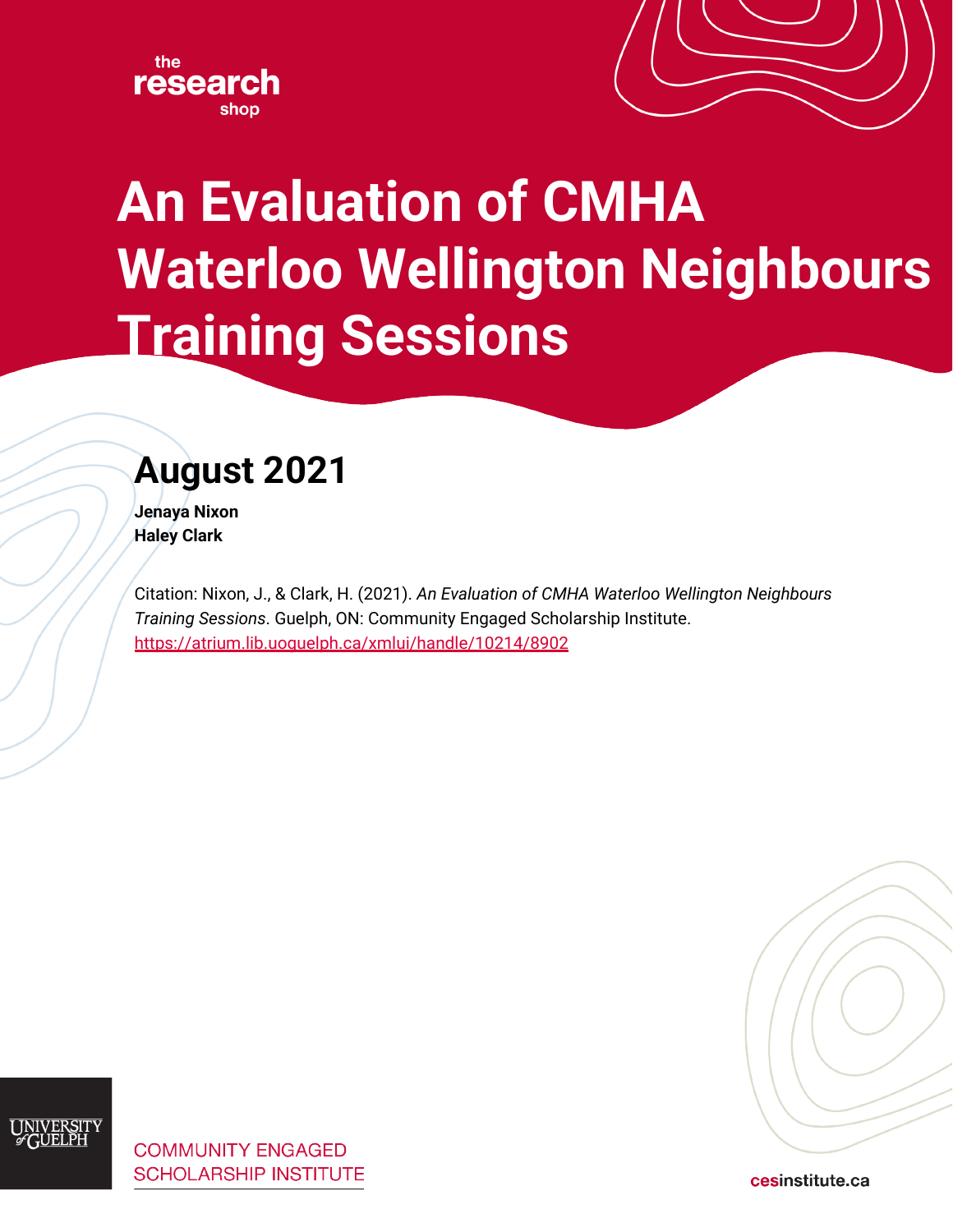# **Table of Contents**

 $^{\prime}$  /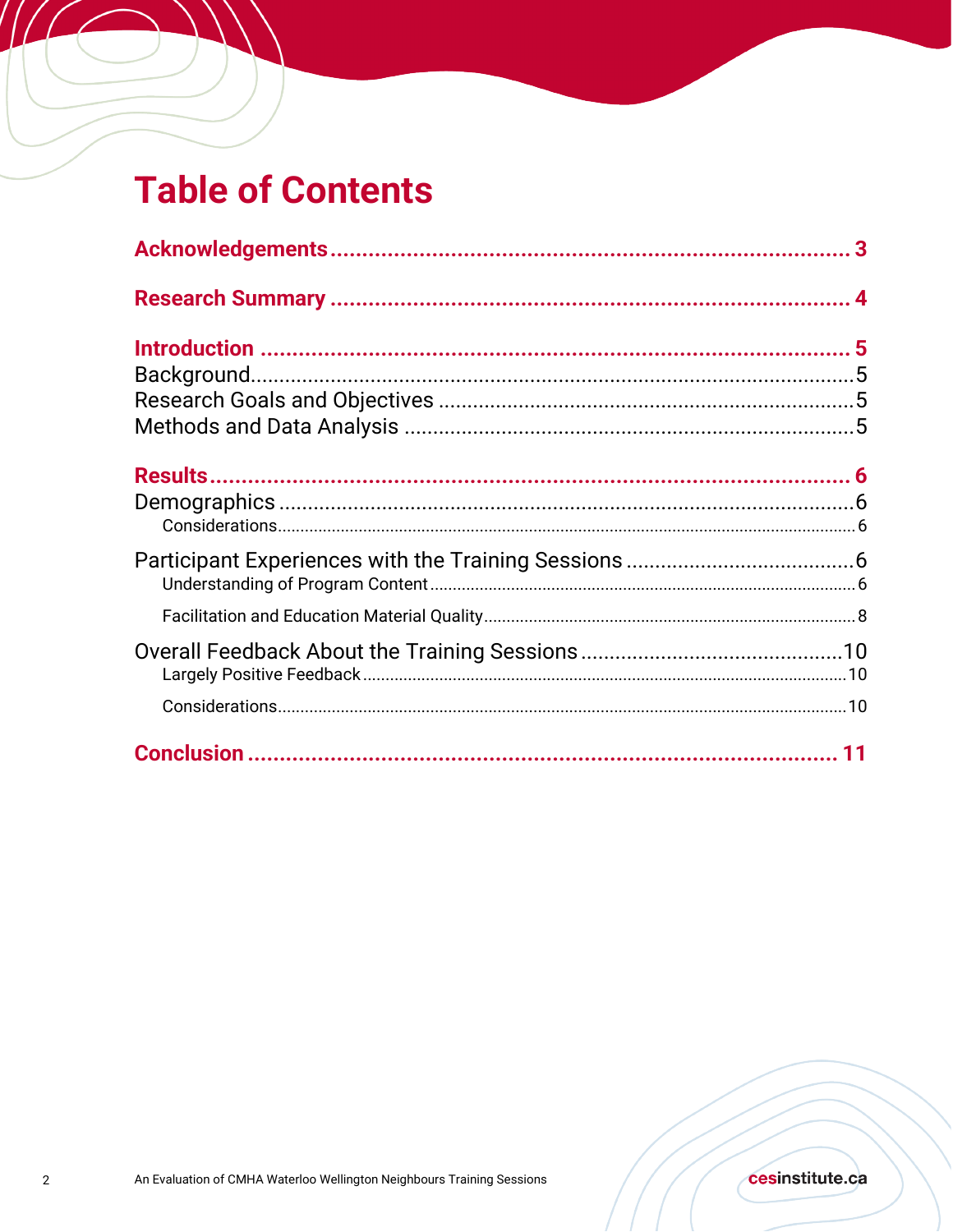# **Acknowledgements**

The authors would like to thank The Canadian Mental Health Association Waterloo Wellington (CMHAWW) for their valuable partnership. Thank you also to Samantha Kim from CMHAWW for collaborating with the Research Shop on this project. Finally, we would like to thank the study participants and Melisa Choubak, Patricia Butt and Karen Nelson from the Research Shop for their insight and valuable contributions.

#### cesinstitute.ca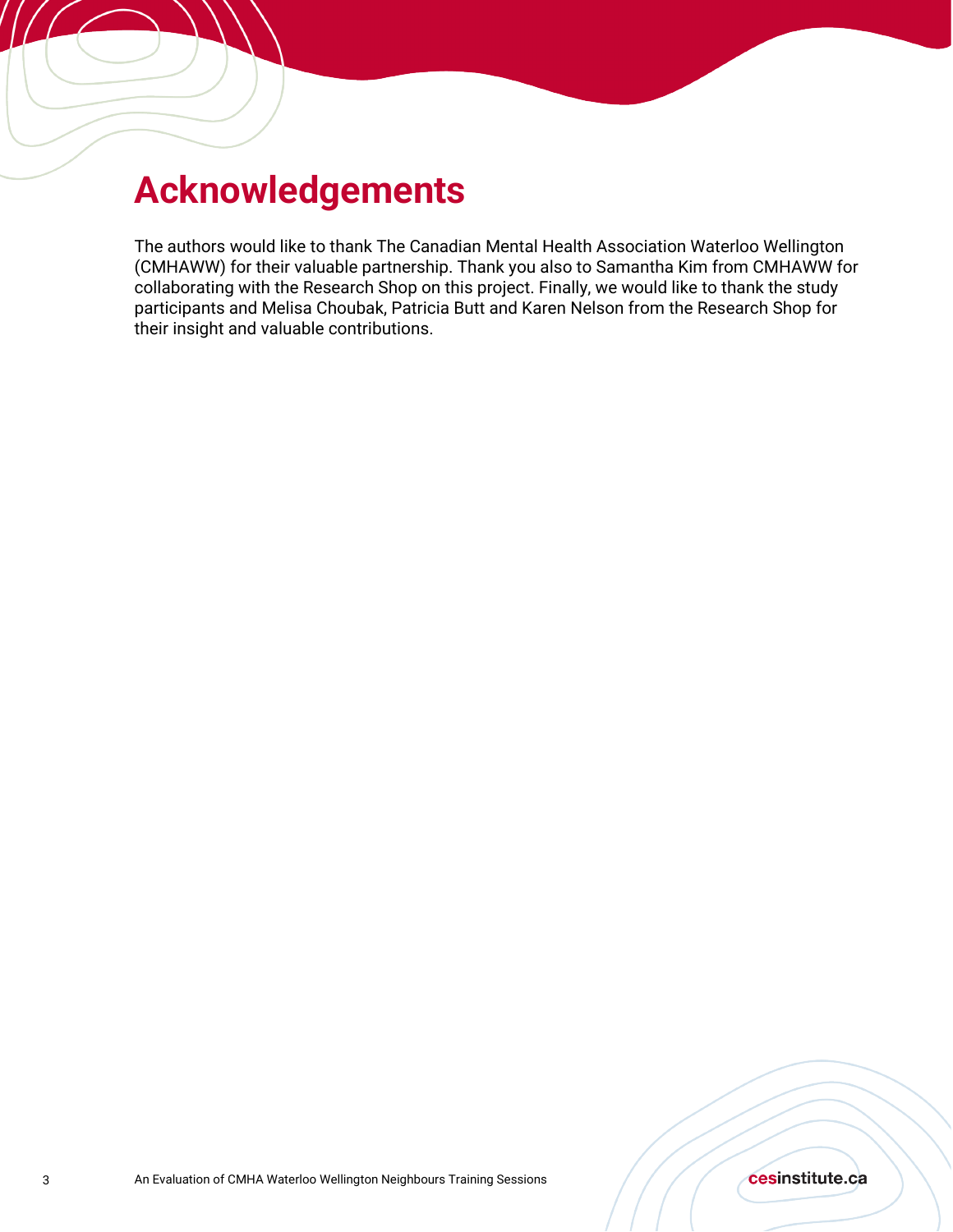## **Research Summary**

Most participants strongly or somewhat agreed that CMHAWW's Waterloo Wellington Neighbours training sessions were useful, engaging, accessible, and comprehensive. Most of them also strongly or somewhat agreed that the facilitators presented the information effectively.

However, several participants had constructive feedback regarding the session's content. Some of them wanted more case studies, testimonials, and worksheets and factsheets. Others would have benefited from more comprehensive information about HERE 24/7's capacity and what happens when someone calls HERE 24/7.

The program might also benefit from recruiting young people, people from rural areas, and employees of organizations to become Waterloo Wellington Neighbours. These groups were under-represented in the survey data.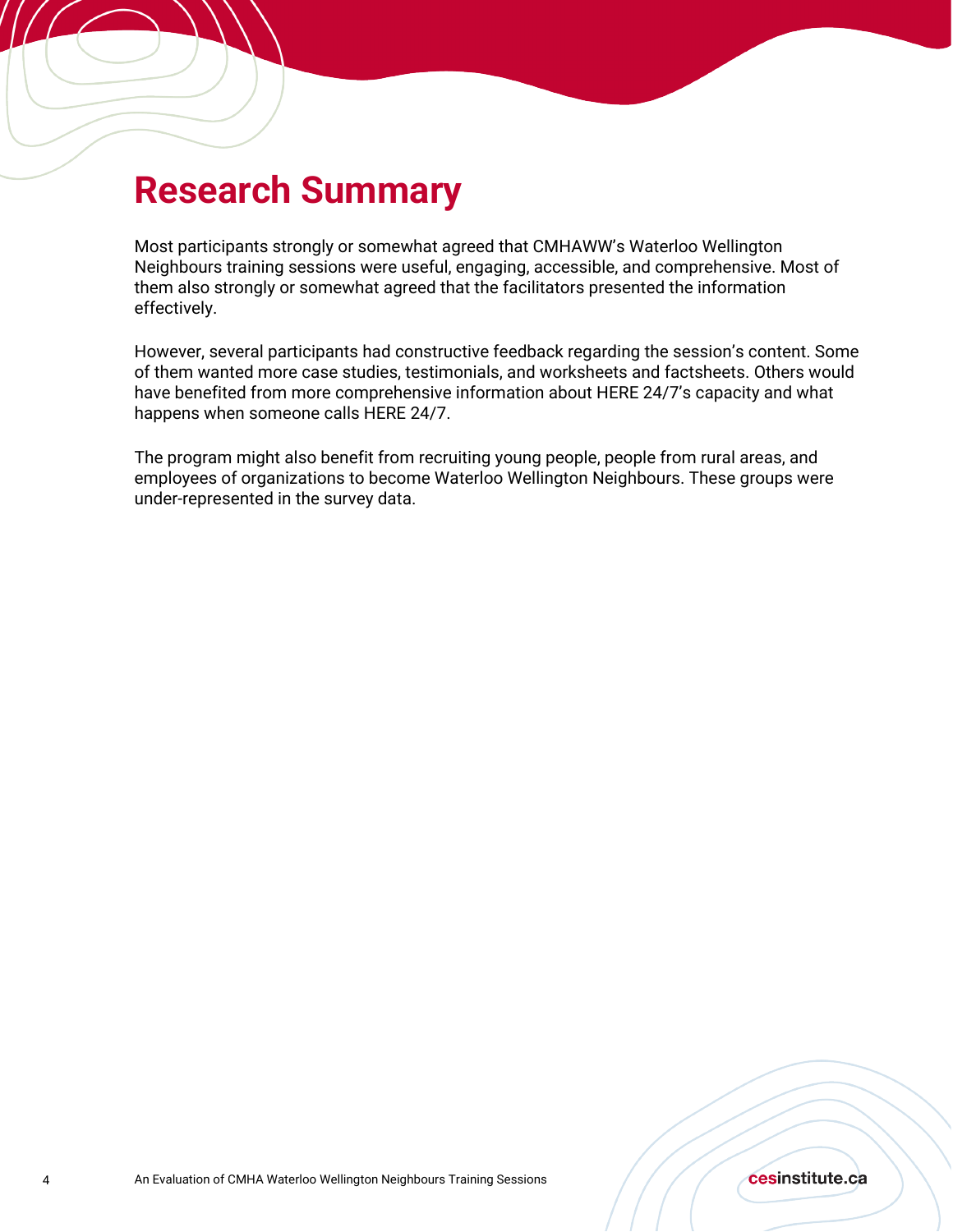## **Introduction**

### **Background**

CMHA is launching a new Waterloo Wellington Neighbours (WWN) initiative after its work in 2017 Gatekeeper Program. The Gatekeeeper program aimed to identify and reach out to vulnerable/at-risk older adults and assist in connecting them to community services to help maintain their independence and autonomy while living in their own home environment safely. Like the 2017 training sessions, CMHA would like to evaluate the effectiveness of the 2021 training sessions.

The Canadian Mental Health Association Waterloo Wellington (CMHAWW) runs the WWN program. This program teaches business employees and concerned community members about issues that vulnerable, at-risk older adults may experience. It also prepares them to identify and support at-risk older adults by contacting HERE 24/7 to share their concerns. These actions may help at-risk older adults begin the process of accessing addictions, mental health, and/or crisis services through HERE 24/7's case management. HERE 24/7 also works directly with the Seniors at Risk Program to ensure a fulsome wrap-around approach. Employees and community members who become a WWN regularly interact with vulnerable and isolated seniors and may have opportunities to assist them after learning the WWN protocol.

### **Research Goals and Objectives**

This research evaluated the training sessions' effectiveness via a post-session e-survey. The report's target audience is primarily the program facilitators and CMHAWW employees. The evaluation results may help CMHAWW ensure its training sessions are as meaningful as possible. Additionally, they may help justify the program's expansion to other geographical regions and encourage participation from more community members and businesses.

The study sought to address the following questions:

- To what extent do participants agree that the training increased their knowledge of the issues at-risk older adults in the community may face?
- To what extent do participants agree that the training increased their knowledge of appropriately referring at-risk older adults to relevant services and supports?

### **Methods and Data Analysis**

The Research Shop team, in collaboration with CMHAWW, created a Qualtrics e-survey for participants to answer. The questions collected demographic data and aimed to address the research questions listed above. There was a series of Likert scale, multiple-choice, and qualitative questions.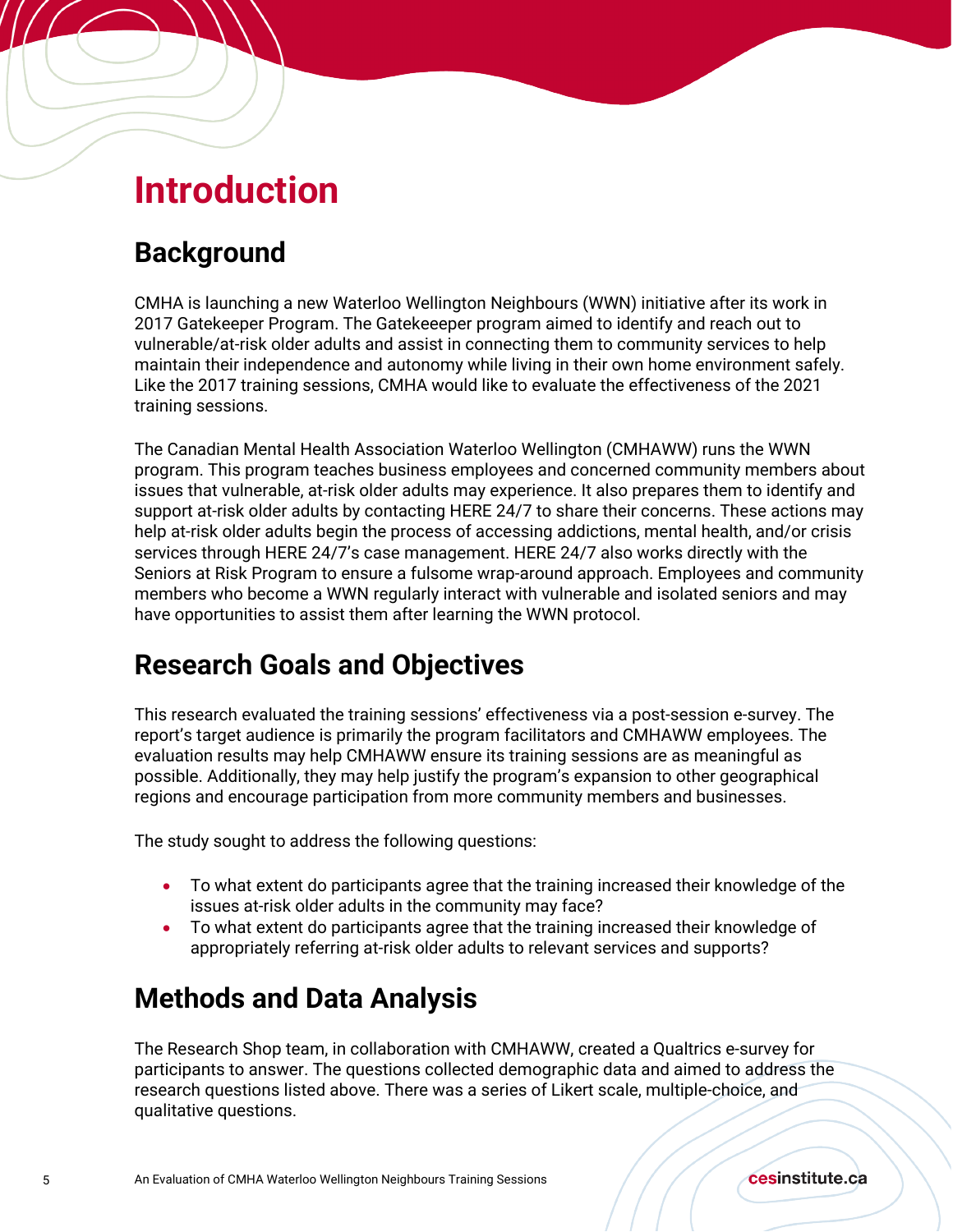The session facilitators distributed the e-survey link at the end of each training session and encouraged the trainees to complete it online. The surveys were open from January to June 2021, and 15 people responded. Unfortunately, a low response rate occurred due to issues with participation during the COVID-19 pandemic.

The research team analyzed the survey data by calculating descriptive statistics for the quantitative data and conducting a thematic analysis for the qualitative data. We reviewed the quantitative data in Excel, and we thematically analyzed the written responses in NVivo.

# **Results**

### **Demographics**

- The majority of participants (nine [60%]) were between ages 50 through 69. Four (27%) were over 70, and two (13%) were between 30 and 49. None were under 30.
- Only one person (7%) lived in a rural community (undisclosed location). The other fourteen participants (93%) lived in an urban community. These communities included Cambridge, Kitchener-Waterloo, and Guelph.
- Twelve participants (80%) were concerned community members, including volunteers, family, friends, and neighbours, while three (20%) were employees of an organization.

#### **Considerations**

• CMHAWW may benefit from recruiting young people, people who live in rural areas, and employees of organizations to become Waterloo Wellington Neighbours. These people come into contact with older adults frequently via their employment, volunteering, and personal relationships.

### **Participant Experiences with the Training Sessions**

The participants responded to a Likert scale which asked the degree to which they agreed with ten statements about the training sessions. Most respondents (11 [73%]) added qualitative (written) comments, many of which expanded on the quantitative questions. The results were as follows:

#### **Understanding of Program Content**

Figure 1 displays the responses to the following question: "I know more about how to recognize vulnerable older adults who may be at risk of experiencing social isolation. Six participants (40%) strongly agreed, six participants (40%) somewhat agreed, two participants (13%) neither agreed nor disagreed and one (7%) strongly disagreed.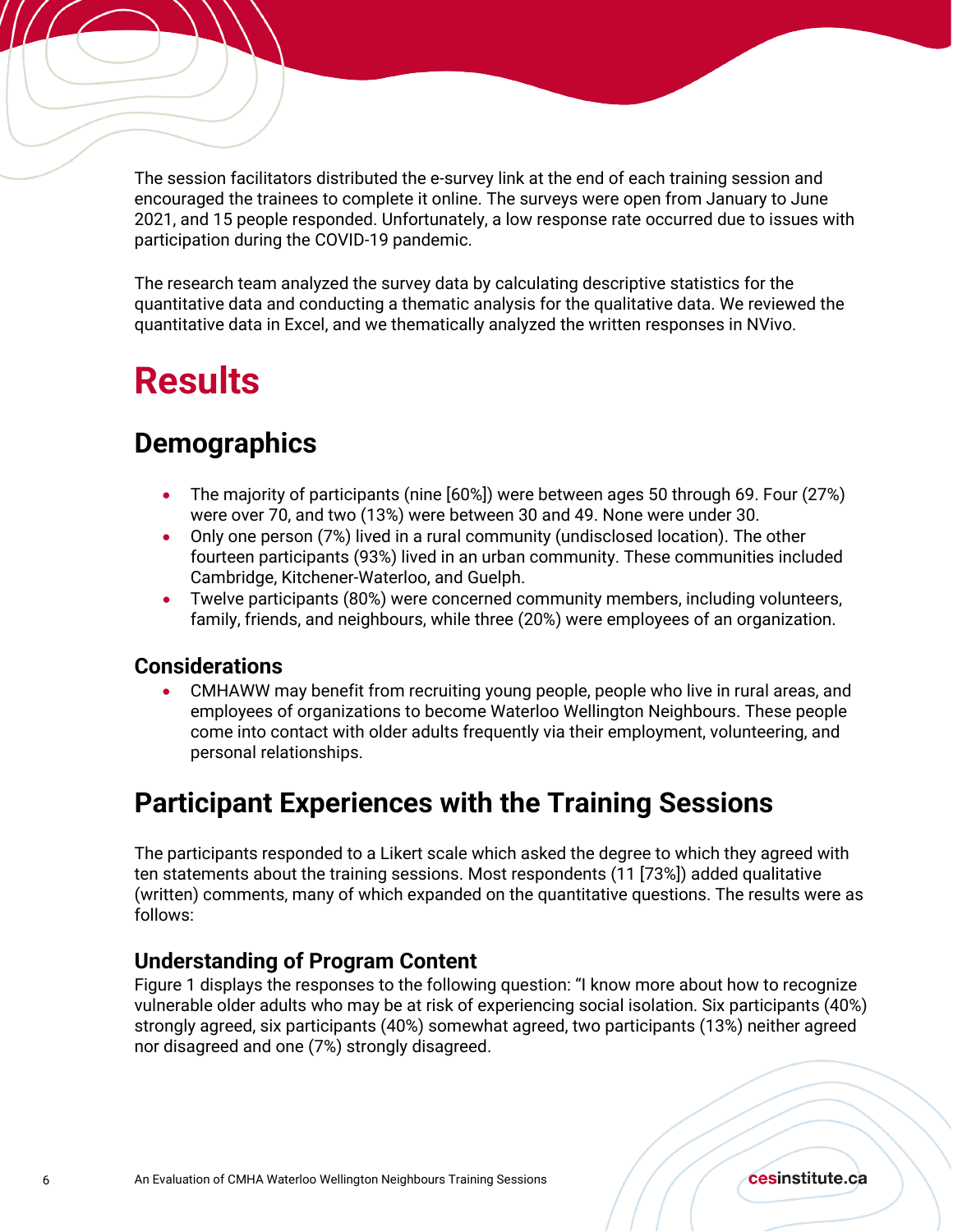

Figure 2 displays the responses to the following question: "I know more about how to recognize vulnerable older adults who may be at risk of experiencing elder abuse." Five participants (34%) strongly agree, five participants (33%) somewhat agreed, three participants (20%) neither agreed nor disagreed and two participants (13%) somewhat or strongly disagreed.



#### **Figure 2: Knowledge of Abuse Risk**

**Figure 1: Knowledge of Social Isolation Risk** 

#### cesinstitute.ca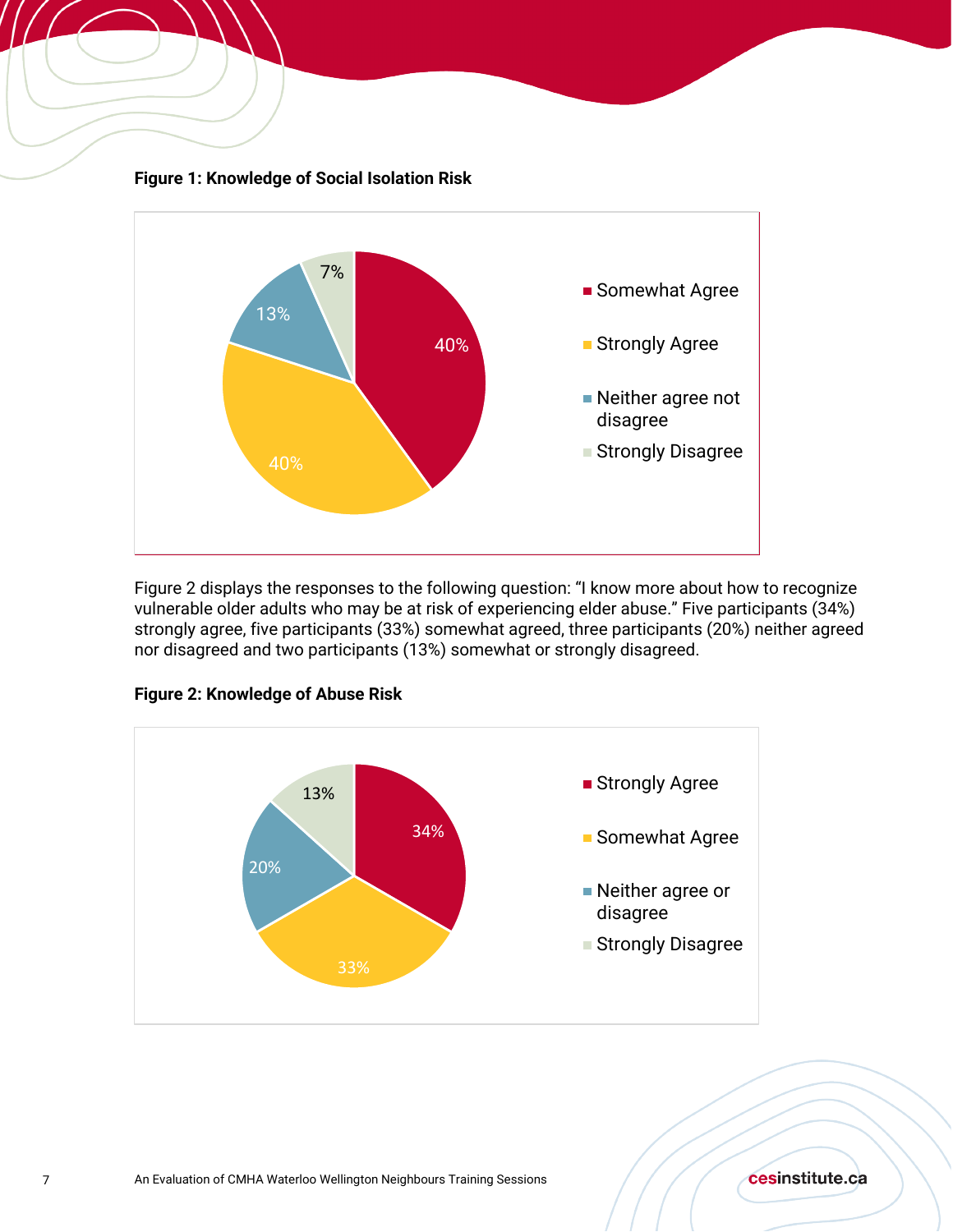Figure 3 displays the responses to the following question: "I know who to contact when I meet someone in the community who may benefit from additional community supports." Ten participants (67%)strongly agree, four (27%) somewhat agreed and one (7%) strongly disagreed. It is important to note that even though one participant strongly agreed, they still questioned whether people would "have trouble navigating who to call" for help.



#### **Figure 3: Knowledge of Contacts for Support**

"I am aware of the privacy rights of older adults who, unless healthcare professionals deem them formally incapable, have the right to refuse services."

- Strongly or somewhat agreed: fourteen (93%).
- Somewhat disagreed: one (7%).

"I know what to expect when I call HERE 24/7 as a Waterloo Wellington Neighbour."

- Strongly or somewhat agreed: thirteen (87%).
- Somewhat disagreed: two (13%).
- One person that somewhat agreed asked several questions regarding HERE 24/7, how it handles cases, and whether it works. They were concerned about people falling through the cracks in social services. Another respondent who somewhat disagreed wanted more information about the "process and feedback loop" that occurs after someone calls the phone number.

#### **Facilitation and Education Material Quality**

Figure 4 displays the responses to the following question: "The facilitator presented the education material effectively." Ten participants (67%) strongly agreed, four participants (27%) somewhat agreed and one (6%) strongly disagreed.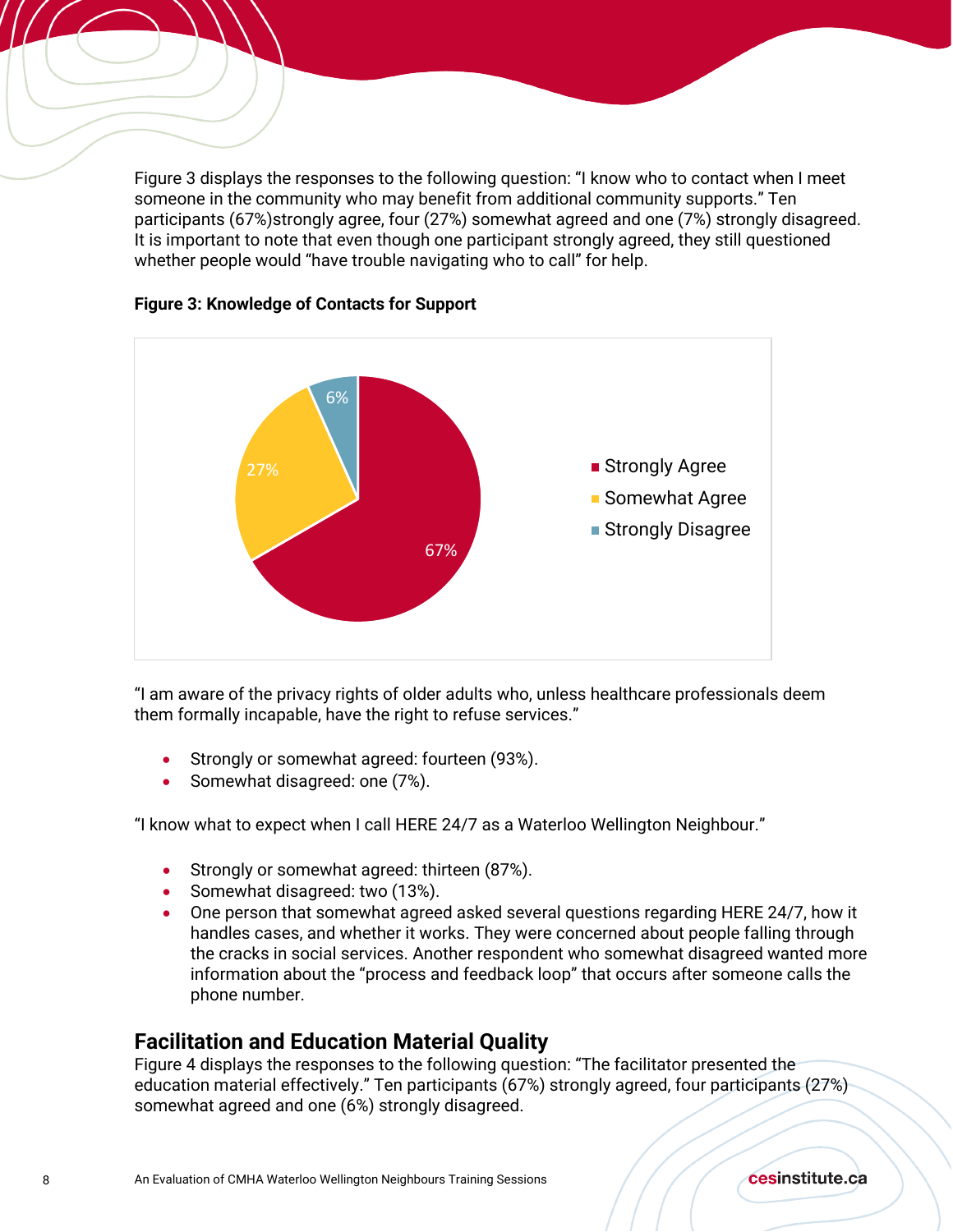



"The education material was accessible."

- Strongly or somewhat agreed: twelve (80%).
- Neither agreed nor disagreed: two (13%).
- Strongly disagreed: one (7%).
- One participant who somewhat agreed shared they would appreciate it if facilitators shared the information on slides and worksheets.
- This respondent and another person also said that information should be available on large postcards and posters for seniors and other community members.

"The education material was comprehensive."

- Strongly or somewhat agreed: thirteen (87%).
- Neither agreed nor disagreed: one (7%).
- Strongly disagreed: one (7%).
- One person who strongly agreed said they enjoyed the case study example because it "illustrate[d] and reinforce[d] the various points covered in the session." However, someone else who somewhat agreed stated they "would've liked [to learn from] more case studies developed by seniors that are realistic and compelling."

"The education material was engaging."

- Strongly or somewhat agreed: twelve (80%).
- Neither agreed nor disagreed: two (13%).
- Strongly disagreed: one (7%).
- One participant who somewhat agreed said they would have enjoyed reading testimonials from older adults who endorsed the program after it assisted them.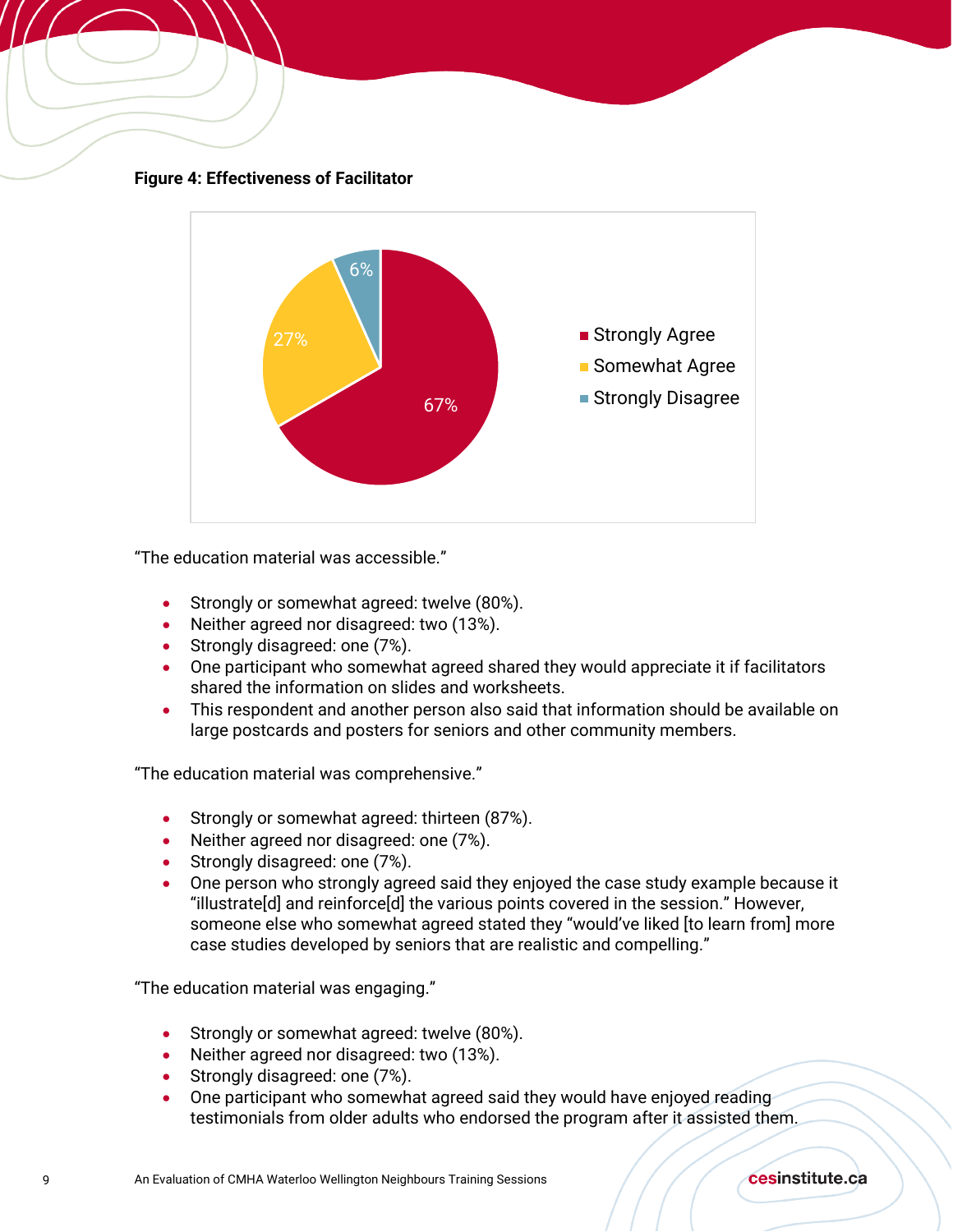They also shared that the training session "didn't feel like a training session," but like an "awareness session" about HERE 24/7.

### **Overall Feedback About the Training Sessions**

The participants generally had encouraging feedback about the training. For example, 13 people (87%) strongly or somewhat agreed that the training made them feel adequately informed about their role as a WWN. In contrast, two people (14%) either strongly disagreed with this statement or had no opinion. The person who strongly or somewhat disagreed with every Likert scale statement did not provide qualitative feedback.

#### **Largely Positive Feedback**

About half of the respondents (eight [53%]) shared positive qualitative feedback about the facilitators and the training session. Four commented that the session was "great" or "wellpresented." Two called it "informative," while another said it was "valuable." Others referred to the presenters and the education resources as "excellent."

These positive comments align with much of the quantitative data, where most participants strongly or somewhat agreed that the training materials and the facilitators were effective.

#### **Considerations**

However, as previously discussed, some qualitative comments had constructive feedback about potentially improving future sessions and the program. These recommendations included:

- **More engaging case studies and testimonials from older adults asissted by HERE 24/7.**  These may help trainees better understand the experiences of vulnerable older adults, the trainees' role as a WWN, and its importance. The requests for more information about the experiences of older adults aligns with the quantitative data of five respondants who did not agree that the training helped them recognize elder abuse.
- **More accessible material.** This material could consist of large postcards and posters that seniors and other community members can access. Additionally, it may include training materials for the Waterloo Wellington Neighbours, like slideshows, worksheets, and quick factsheets.
- **More thorough explanations about HERE 24/7 and what happens after someone makes a call.** Facilitators might discuss HERE 24/7's capacity and acknowledge "cracks in the system" or what to do if a WWN believes inadequate follow-up happened. They may also provide more comprehensive information about the process that occurs when a WWN contacts HERE 24/7, perhaps on accessible take-home factsheets.
- **More diverse trainees**. CMHAWW might want to recruit more young people, people who live in rural communities, and employees of organizations to become a WWN. A diverse group of Neighbours may help identify and assist a more diverse group of vulnerable adults.